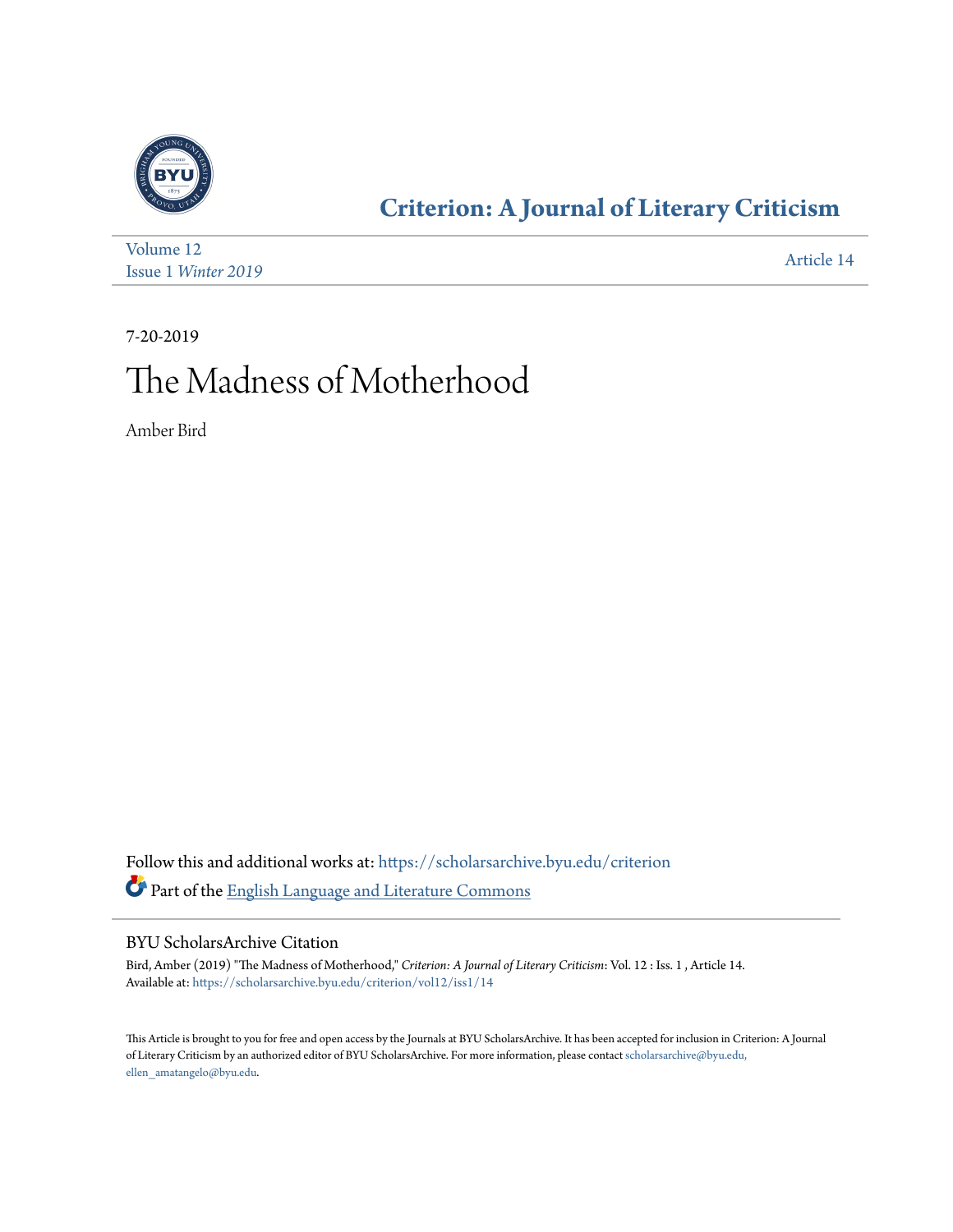# The Madness of Motherhood

*The Implications of Postpartum Depression in the Adaptation of Victor Frankenstein*

*Amber Bird*

Plagued by the death of her unnamed daughter, Mary Shelley began writing *Frankenstein* in 1816 (Hitchcock 9). Citing from a journal entry on March 6, 1815, four days after the baby girl was born, Mary wrote: "Find my baby dead. . . . A miserable day" (Simons 70). This misery would be repeated for Mary, who buried three babies all before the age of three (and two of them in the same year.) With these life experiences noted, it is easy to identify how the creator of the now classic horror story began writing her novel deep within the trenches of the postpartum period.

The autobiographical connections between Mary Shelley's own life and the depictions of birth and death in the novel have proven to be a foundation for scholars to engage with themes of monstrous maternity and fearful parenting (Almond 775). Ellen Mores established the foreground of much the work surrounding the "birth myth" that the novel embodies. More's scholarship pairs Shelley's experience becoming a mother with becoming an author.1 Marc Rubenstein extends such scholarship by arguing that Shelley's novel was a subconscious desire to reconcile the death of her own mother, Mary Wollstonecraft—who died due to complications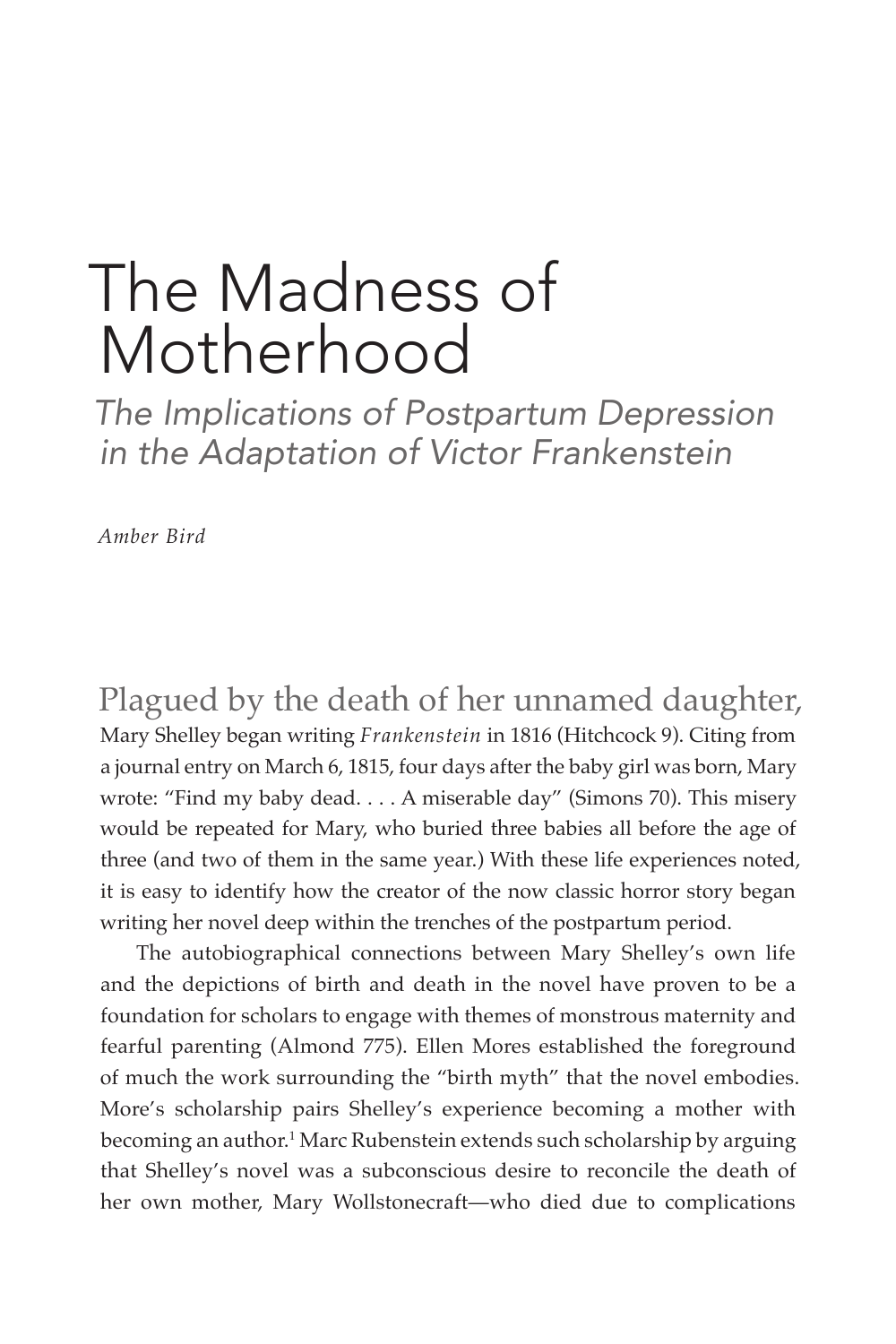following Mary's birth. For many years, motherhood has been a rich field for scholarly engagement with the text.2

In recent years, scholars have returned to *Frankenstein* using the lens of parenthood as a point of criticism. Not only do scholars accept the autobiographical potentials of the novel, but they have also pinpointed Victor and his subsequent "child birthing" experience as a justifiable interpretation.3 Victor is the parent, and an "imprudent" one at that (Goswami 211). Throughout these interpretations, it is Victor's failure as a parent figure that has been used to articulate the monstrosity of the monster. Debapriyn Goawami and Paul Sherwin argue that if Victor were a better parent, a more "ethical parent," the monster may not have been so bad (Goawami 212).

Pairing together the maternal interest in the text with subsequent interest in parenting, it is important to note that adaptations of Shelley's text seldomly engage with this parental sphere. Young Frankenstein, directed by Mel Brooks in 1947, is the closest attempt to embody the complicated narrative between scientist and creature, between parent and child. But even in the adaptation mentioned, the end result is a comedic (and somewhat base) attempt for Victor to embrace the role of parent. Additionally, other interpretations and adaptations that portray Victor as selfish, psychopathic, sociopathic, or evil also prove to be troubling because they fail to address his parental reality.

 Despite the lack of attention the field of adaptation has given to parenthood, I argue that scholarly interest in Shelley's own biographical influence on the text, evidence found throughout the narrative, and Mary's personal understanding of motherhood and childbirth reveal that the actions of Victor cannot be written off as merely bad parenting. The text offers an alternative way to adapt Victor Frankenstein, and due to the current social attempts to be more understanding and empathetic, a re-reading of Victor—one that regards the circumstances that follow a postpartum reality—must be considered.

It is important to note that although the term "postpartum depression" would not have existed for Mary Shelley, the condition most certainly would have. The pattern of having a baby and developing the symptoms of depression would be expected of women giving birth. Paired with the acceptance of Victor's role as mother/parent in the novel, it is important to note that he manifests the feelings of anger, anxiety, guilt, hopelessness, and lack of interest that are commonly associated with postpartum depression.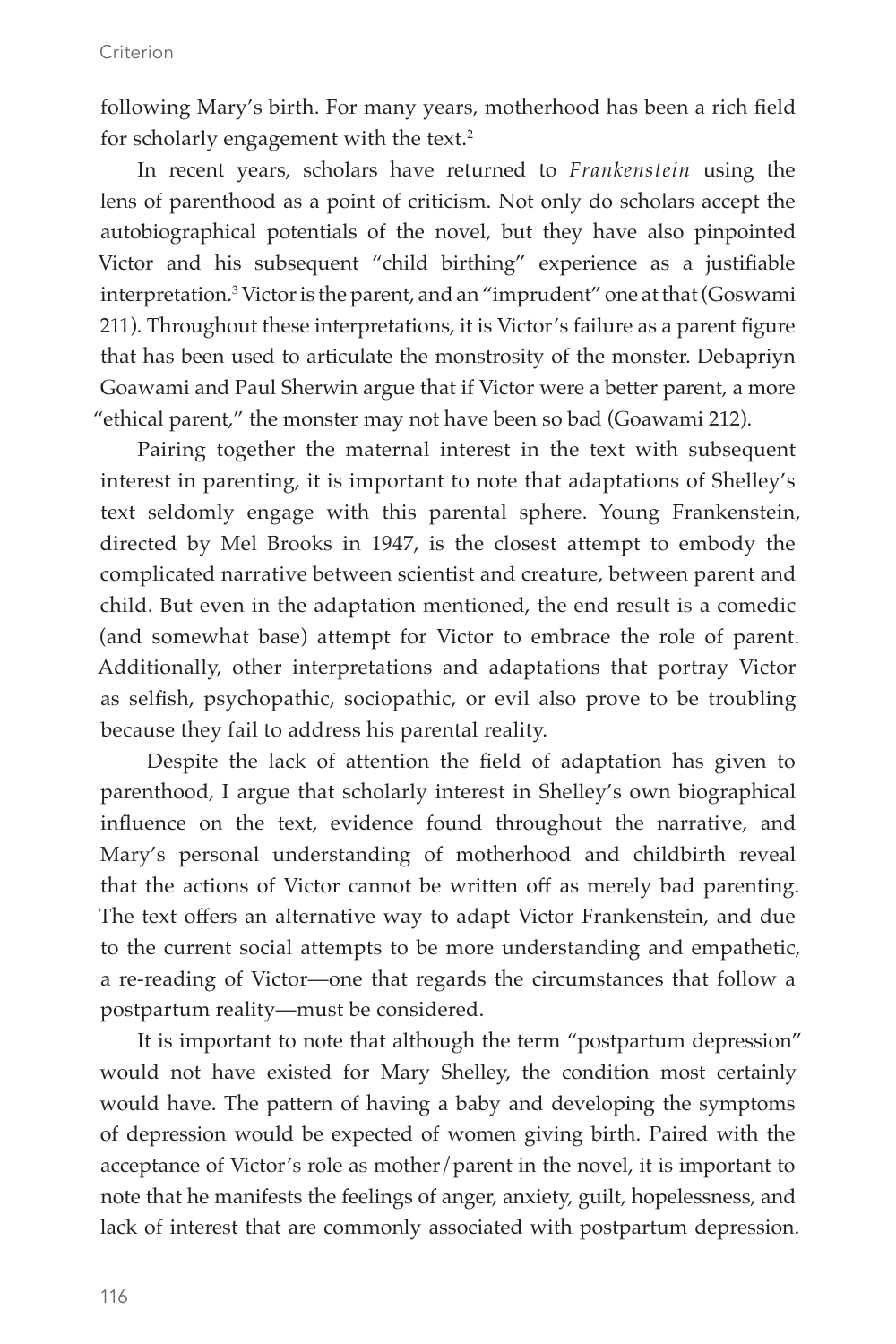Regardless of the lack of medical jargon needed to talk about the effects of child birthing, postpartum depression was and is a real, debilitating, mental illness that demands attention. Noticing these connections, one can no longer push for surface-level interpretations of Victor as a bad parent. He is a sick parent. He is a mentally ill parent. And adaptations should provide space for this type of Victor to exist.

By taking a closer look at the symptoms and struggles Victor exhibits throughout the text, a postpartum-depression reading makes possible a re-reading of the characterization, and subsequent adaptations, of Victor. The purpose of this essay is to critically engage with the textual evidence that demonstrates evidence of Victor's postpartum depression, and then use that evidence as a foundation to re-evaluate how the character of Victor has been treated and adapted. Without reducing the novel to simply "bad parenting," the text affords one the opportunity to have critical conversations about ways that mental illnesses or struggles are interpreted as negative behavior throughout society.

Before directly considering what the text has to offer, it is essential to understand the viewpoint that would have influenced how Shelley approached birth and motherhood. By the middle of the eighteenth century, the process of childbearing was highly augmented by numerous publications on midwifery—mostly written by men—focusing on the "management and government of pregnant wives" (Bewell 107, emphasis added). Beyond the anachronistic tendency to mansplain everything, publications on obstetrics demonstrate a heightened concern for the upcoming generation and the assumed need to control that process. Attempts to control the growth of an unborn child centered around the proper balance of the classical six nonnaturals: air, food and drink, exercise and rest, sleeping and waking, fullness and emptiness, and emotions or passions.<sup>4</sup> If a mother acted out during this period, or failed to maintain a balance, pregnancy experts believed that the following birth would result in a "monstrous progeny" (Shelley 3). A pregnant woman was to avoid foul air, seek for regularity in sleep and diet, refrain from overworking herself, and maintain pleasant company while also avoiding solitary situations (Bewell 108).

More than just good advice, these midwifery publications "constituted an important early discourse on the female imagination, one that accorded it extraordinary powers. Central to this theory was the notion that a woman's imagination functioned mimetically" (Bewell 109). Under this premise, the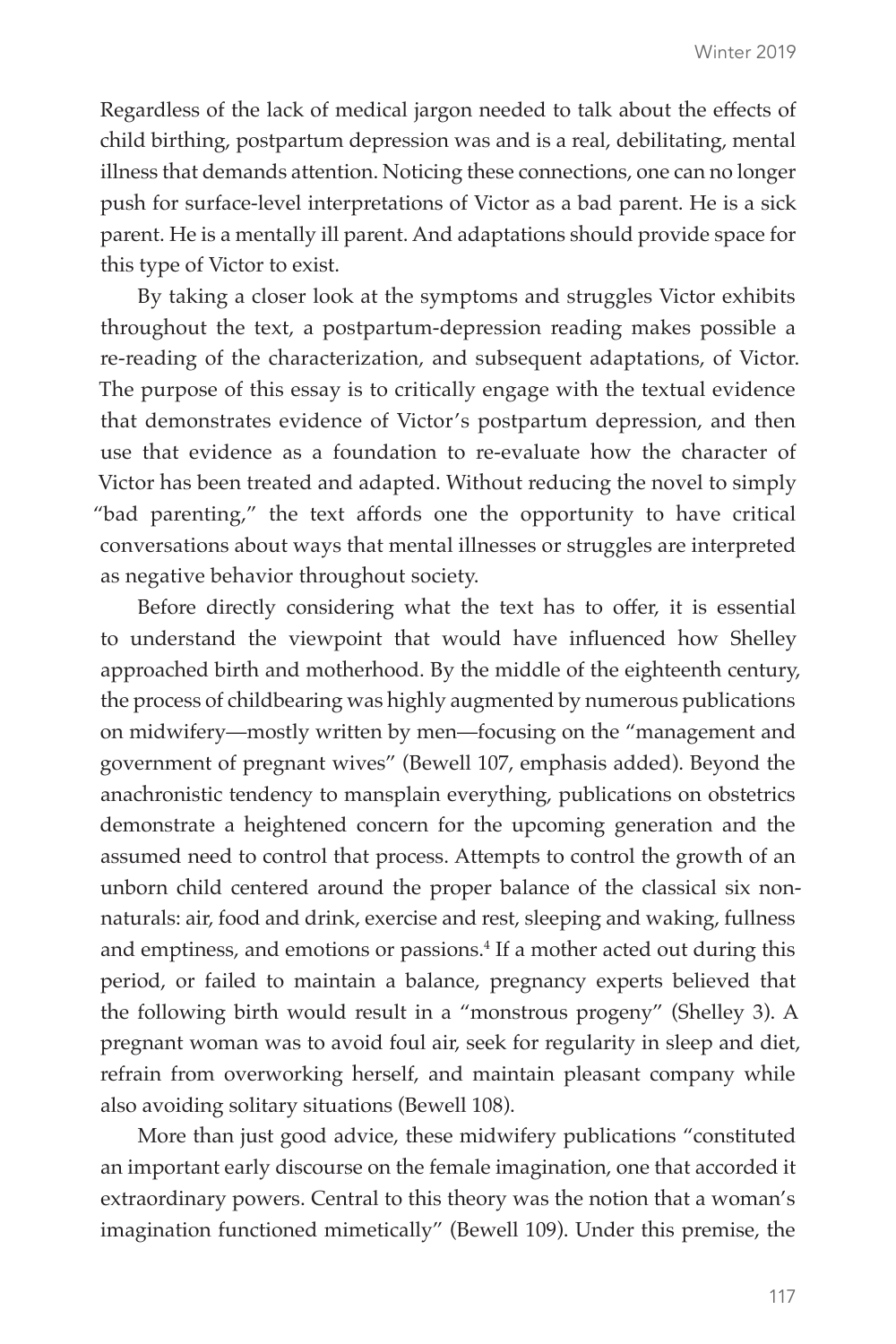#### Criterion

thoughts, feelings, imaginations, and fears that a mother experienced while pregnant would be replicated and passed on to the baby.<sup>5</sup> The attempts to maintain a balance of the six non-natural were made to keep a pregnant mother from experiencing or imagining anything that would potentially lead to a deformed or monstrous child. This maternal understanding would have been familiar to and accepted by Mary Shelley.

When Shelley was writing her novel, the concept of postpartum depression was blanketed by the universal term of "melancholy"—believed to be one of the four bodily fluids, or humors,<sup>6</sup> that influence vitality and temperament (OED, Def. 2.a). Although men were also susceptible to the lows of melancholy, the melancholy characteristic of childbearing was specifically ascribed to women (Goodson 18). It was believed that the imbalance of the four humors and the manipulation of the previously mentioned six non-naturals would lead to the rejection of the baby—to the symptoms of postpartum depression. By framing Victor Frankenstein with postpartum depression symptoms, the text suggests that Shelley didn't view these symptoms as biologically specific, but rather situationally specific. Anyone who had a baby, and who didn't maintain the proper conduct and balance regarding the non-naturals and humors was doomed to suffer haunting effects. Without moving towards "reducing the text . . . to a monstrous symptom" of Mary Shelley's own postpartum depression, understanding the public interest surrounding parturition demonstrates the potential degree to which Shelley believed in the pseudo-medicine of her day (Jacobus 138). If Victor created life without maintaining the proper balance, his fate would be "scientifically" expected, regardless of his sex.

In order for Victor to embody the experience of postpartum depression, Shelley must first make it clear that Victor is the mother-figure of the novel. Once Victor discovers the "spark of life," he reports that "winter, spring, and summer passed away during [his] labors" before he is fully able to animate his creature (Shelley 82). By dividing the year into four seasons (summer, fall, winter, and spring) and only mentioning three of those seasons passing, roughly equates to the same amount of time required between conception and birth. Throughout this nine-month period, from the conception of the thought until the quickening of the creature, Victor's actions deliberately went against balancing the six non-naturals. During this period, Victor informs Walton that he has frequented the "dissecting rooms and the slaughterhouse," and that he chooses to work in a "solitary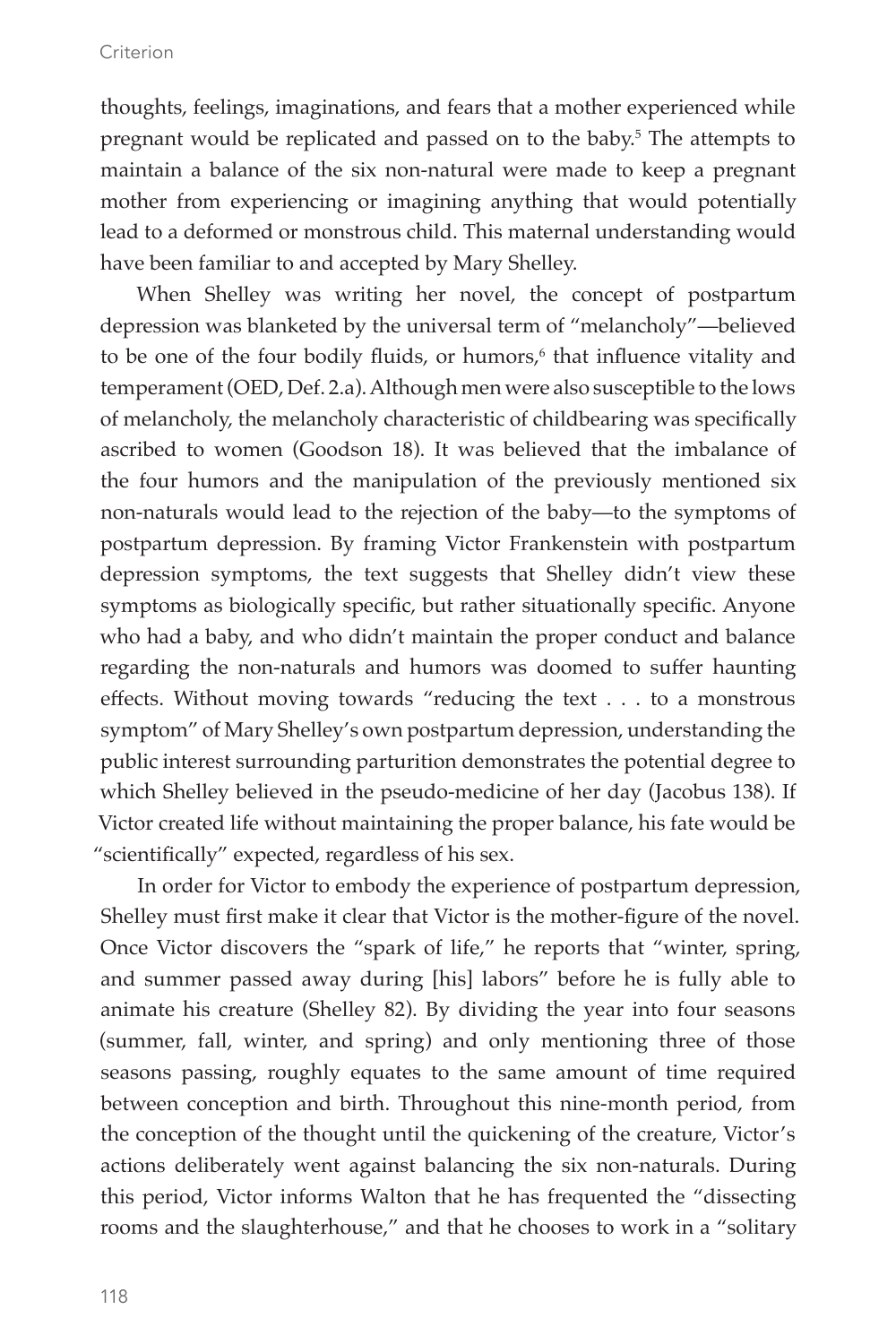chamber," exposing himself to contaminated air and extensive isolation (Shelley 80). By deliberately going to the "unhallowed damps of the grave" Victor was failing to maintain the needed balance during the gestation period of creating life (Shelley 79). In addition, this time period was also fraught with deep bouts of isolation, lack of nourishment, loss in physical activity, emotional instability, and insomnia (Shelley 78–81). Framed by the beliefs regarding pregnancy during Shelley's lifetime, if a pregnant woman were to frequently engage in negative actions like the ones that Victor describes, then the negative consequences would be transferred to the unborn child. Such a "pregnancy" would yield negative results (Bewell 116).

Shelley strengthens the argument of Victor as the mother-figure by framing his expected moment of triumph with the same words used to describe the delivery of a baby. The text reads, "After so much time spent in painful labor, to arrive at once at the summit of my desires, was the most gratifying consummation of my toils" (Shelley 77). Throughout the process of parturition, the involuntary uterine contractions that force the baby through the woman's cervix and down the birth canal is most commonly defined as "labor." Without the medical intervention of anesthetics or medications, this experience is primarily associated with pain. However, the expectation of having a baby is in the moment when the baby arrives, the newly-labeled mother is justified for all her pain and laboring by the sheer gratification and joy of that new life. The text demonstrates that Victor followed the same parturition pattern, first having to suffer through a painful labor before the creature could fully be given life. Following this painful labor, Victor notes that his joy was the "most gratifying consummation of my toils" (Shelley 77). The hoped-for gratification Victor experiences mirrors the gratification of an expected a baby—a newborn baby would be such a culminating accomplishment that the mother would no longer be able to recall the discomfort, sacrifice, and pain associated with bringing this life into the world.

Despite the anticipated joy associated with the arrival of Victor's "baby," Victor's postpartum period quickly slides into the smothering darkness of depression. According to the Mayo Clinic, "Postpartum depression isn't just the 'baby blues.' It's severe depression marked by feelings of sadness or emptiness, withdrawal from family and friends, a strong sense of failure, and even thoughts of suicide" (Postpartum Depression). Although a complete postpartum depression diagnosis requires the expertise of a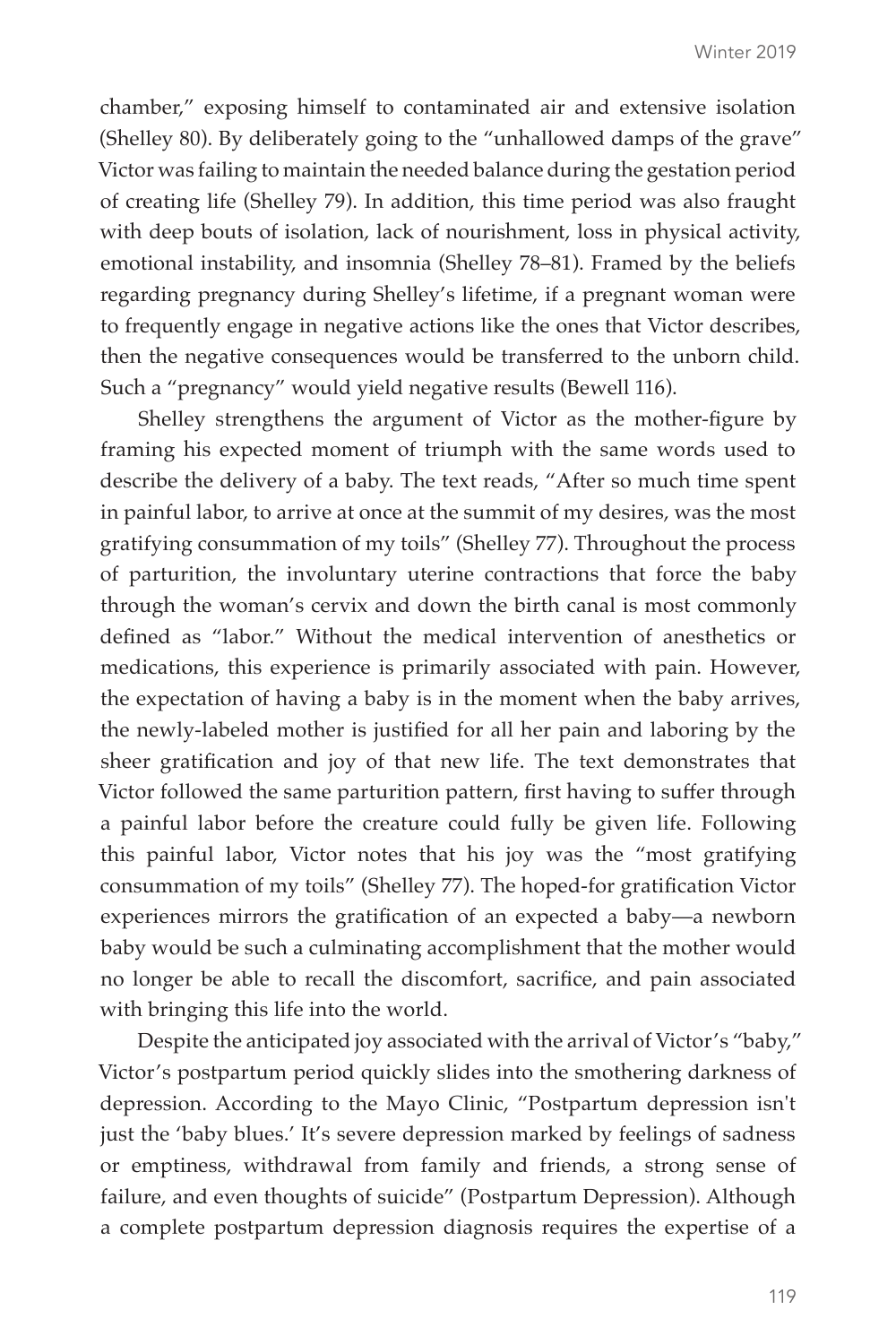licensed health-care professional, and I in no way assert that type of authority, the Edinburgh Postnatal Depression Scale (EPDS), published in 1987, by J. L. Cox, J.M. Holden, and R. Sagovsky in the British Journal of Psychiatry is common tool used by healthcare professionals to identify individuals who may be in need of additional medical assistance. EPDS is a survey that identifies patients who are unable to see the funny side of things, do not look forward to hobbies with enjoyment, feel distant from their infant, and unnecessarily blame themselves when things go wrong or circumstances do not go as planned. They experience emotions such as worries, anxieties, panic, and fear, have difficulty sleeping, manifest sadness or misery by crying, and are unable to cope or manage typical life experiences. Patients who have thoughts of self-harm or suicide are immediately recommended for intervention regardless of how they score in other categories (Cox, et al.) These questions address symptoms, struggles, and indicators of postpartum depression, and directly fall in line with Victor's actions after the birth of his "baby."

One of the first indicators of postpartum depression that Victor experiences is in regard to his ability to look forward to experiences with enjoyment. Within the EPDS question, the patient is asked to consider things that they found enjoyable prior to experiencing postpartum. The text indicates that Victor experiences a mental barrier that keeps him from enjoying his pursuits of natural philosophy after his creature comes to life. In relating his story, Victor admits, "Ever since the fatal night, the end of my labours, and the beginning of my misfortunes, I had conceived a violent antipathy even to the name of natural philosophy" (Shelley 96, emphasis added). Victor's violent antipathy towards natural philosophy acts in contradiction to the level of investment and enjoyment Victor had given to the subject starting at the age of thirteen (Shelley 41). Before creating the creature, Victor described "natural philosophy, and particularly chemistry in the most comprehensive sense of the term, [as] nearly [his] sole occupation" (Shelley 74). His new found abhorrence for the subject flies in the face of the many scientific accomplishments that he contributed to the university and the relationships he established with his professors. This type of fear points toward mental imbalance and not just a loss of interest.

When Victor is adapted, the pattern of repressing or ignoring his manifestations of postpartum depression frames him as a character who is self-centered and dramatic, always blaming himself for things that are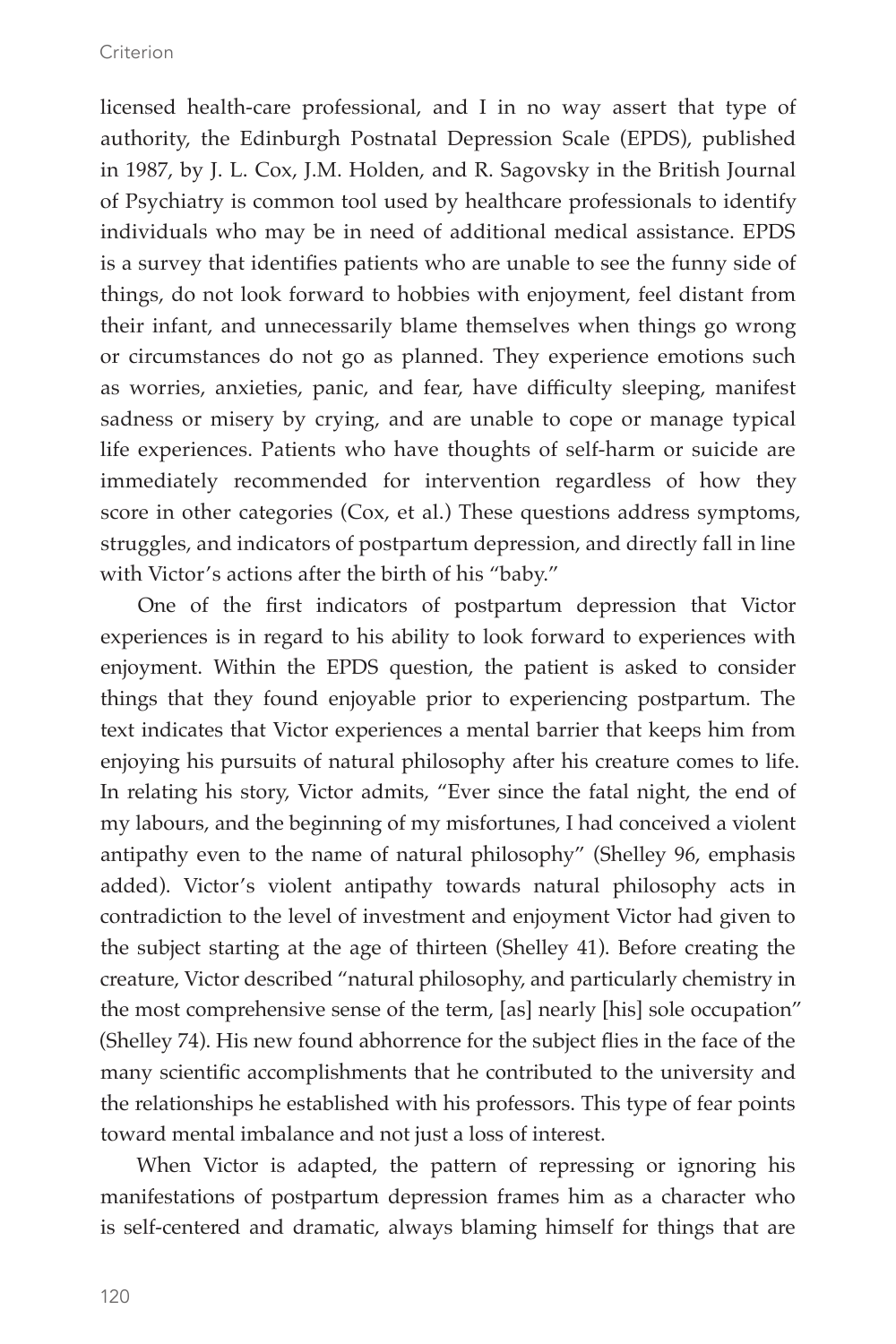beyond his control. Following the murders of William and Justine, Victor laments, "All was to be obliterated in an ignominious grave, and I the cause!" (Shelley 111, emphasis added). Victor is bothered by the deaths so much he is "seized by remorse and the sense of guilt" (Shelley 123). The guilt that Victor experiences falls in line with the EPDS question which asks whether the patient "blames [themselves] unnecessarily when things go wrong" (Cox, et al.). Although Victor created the creature and is therefore somewhat responsible, he never actually committed any of the murders, nor did he cause the murders. By bestowing what the text calls the spark of life to the creature, Victor forfeits a degree of control that he has over his creation. In other words, like any parent, Victor must accept the individuality and autonomy of his "child." However, because Victor views himself as "the cause" of the murders, it indicates that he blames himself for things beyond his control (Shelley 111).

Victor's inability to cope with William's death is interpreted by his father as "excessive sorrow" (Shelley 237), Whenever Victor accuses himself of unreasonable blame for the creature's actions, his father "instantly [changes] the subject of [the] conversation" (Shelley 237). Rather than ameliorating Victor's struggles, his father, Alphonse, exacerbates them. Victor notes that he "endeavor[s] to hide to hide [him]self from his [father's] view" and pretends that nothing is wrong (Shelley 124). Unable to fully pretend nothing is wrong, the seriousness of Victor's condition comes to light when he admits contemplations of suicide. Using Victor's own words, "Often, . . . I was tempted to plunge into the silent lake, that the waters might close over me and my calamities forever (124). Victor's meditations on suicide reveal the complicated implications of suffering through postpartum depression without help. All of this evidence suggests that the Victor of the novel isn't one of evil intentions, sociopathic tendencies, malign judgment, or even hubris selfishness. He is a Victor of illness. A Victor in need of help. A Victor who has fought in the battle against postpartum depression and lost.

However, the divergence between a self-centered, egotistical Victor and a suffering mentally-ill Victor carries vast repercussions in the field of adaptation. First, choosing to reconsider how Victor is adapted is important because contrary evidence exists in the text. Because Victor's signs and symptoms have gone unnoticed or were misinterpreted by Victor and by those around him, this type of adaptation leaves Victor powerless. It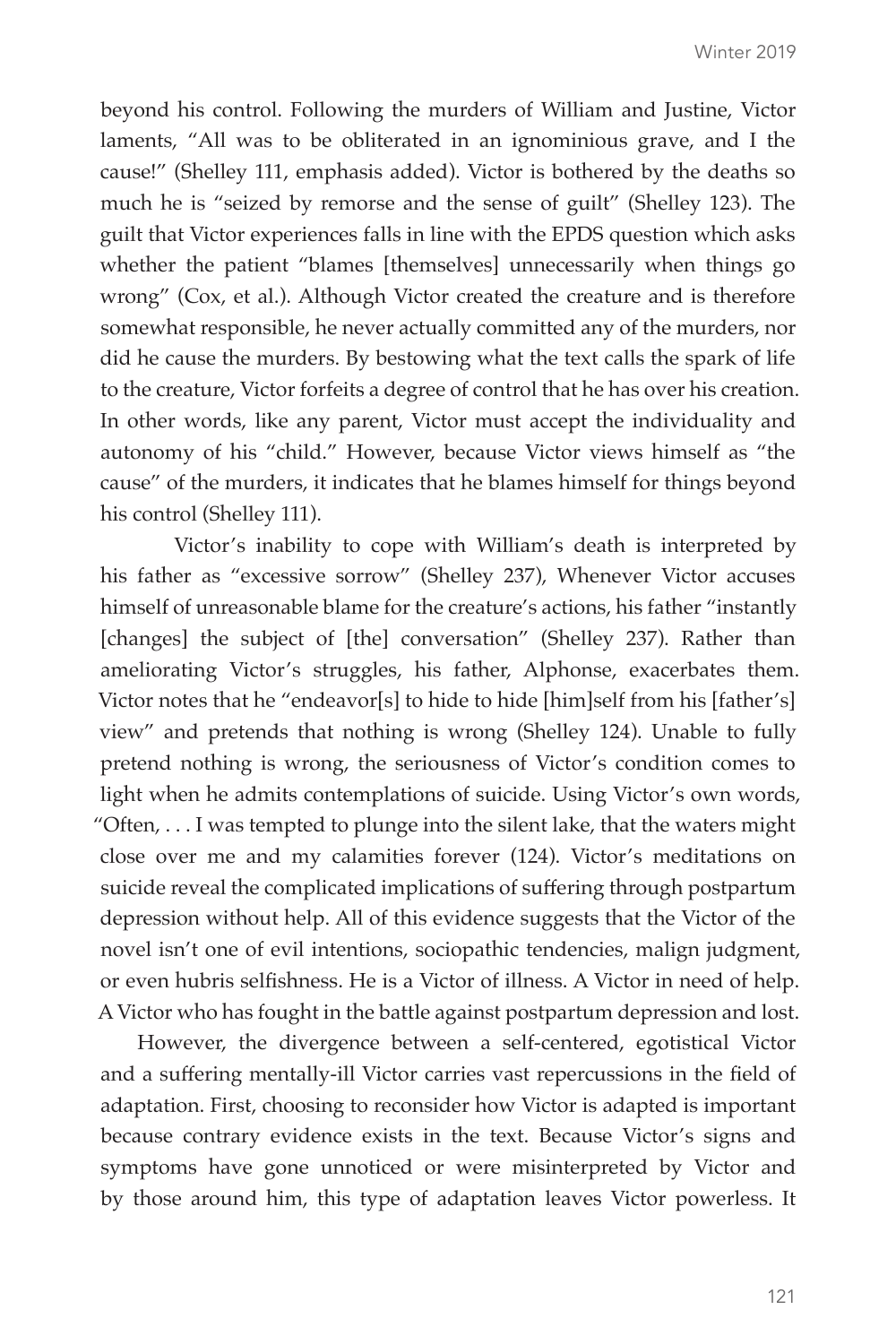#### Criterion

isolates him and vilifies his experience. The mere "excessiveness" of Victor's experience immediately makes the experience one of weakness.

Shelley's use of a male character highlights the problems and struggles postpartum mothers face every day in the light of being framed as "the other." If Shelley used a female character to demonstrate the effects of "melancholy" and creating life, the actions of that woman would go unnoticed; that's just what it meant to be a woman (Meek 2). As a reader, it is very easy to view Victor's weeping approach to the situations he is faced with as weakness and over-exaggeration, because he is a male. If he were a female character, his weeping wouldn't be out of the ordinary (Meek 3). His self-obsession with his loss and destroyed destiny seem inappropriately proportioned to the task at hand, and this self-centeredness makes Victor difficult to sympathize with. These feminine traits would not be as meaningful if Victor was actually a Victoria. By transferring the symptoms of postpartum depression to Victor, the novel becomes a lens to re-analyze the treatment of the mentally-ill mother, and construing Victor as the mother figure draws attention to the way society treats those who are ill. Assuming that adaptations represent the views of a particular culture, continually ignoring a mentally-ill Victor is not only harmful to individuals, but also to societies. Without a safe place for Victor to overcome his mental illness, Victor becomes more susceptible to the isolating darkness of his postpartum depression. In applying this to adaptation studies, a culture that is continually telling individuals to hide weaknesses and deny faults only creates a more isolating and unstable society.

Evidence of this societal danger is found in the text when Monsieur Waldman attributes Victor's reluctance to engage with his previous interests as a display of "modesty" (Shelley 96). The underlying connotations of modesty carry the meaning of being unassuming or average, and such a description lacks an air of seriousness. Not only does this comment dismiss Victor's reactions during the triggering conversation with Monsieur Waldman, but it also dismisses the reality of Victor's entire postpartum experience as one that isn't very important. If one constantly construes the symptoms of postpartum depression as something else, then there will never be available space to access the help needed. Victor's response to Monsieur Waldman's commentary—that Victor "writhed under his words, yet dared not exhibit the pain [he] felt (Shelley 96)—demonstrates the debilitating social silence that is forced upon those who suffer from mental illness. Because continual adaptations of Frankenstein also refuse to recognize even the possibility of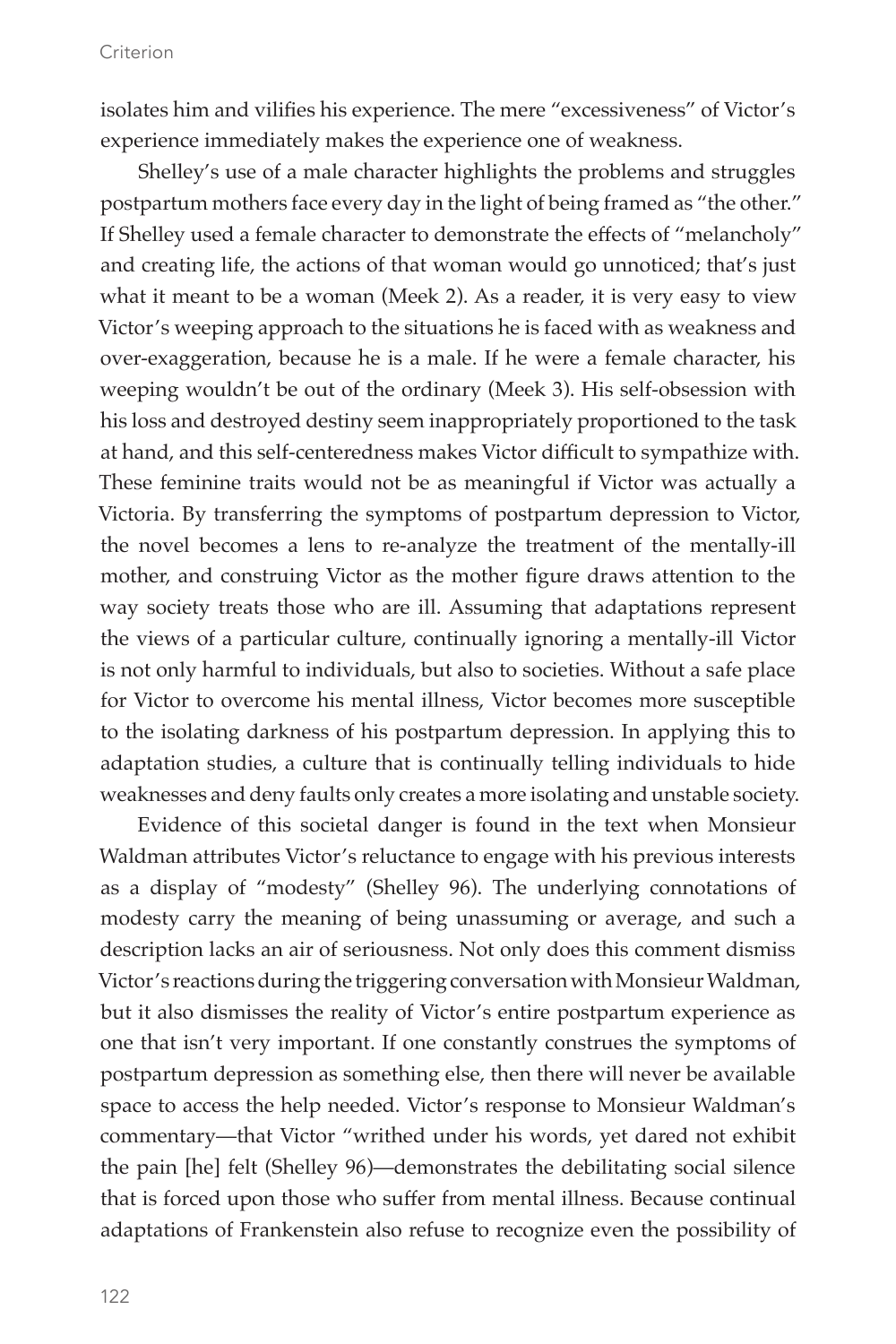these symptoms, our society creates the message that vulnerability is not acceptable. If those around an individual are not even willing to notice the symptoms of postpartum depression as out of the ordinary, then how is that individual ever supposed to feel empowered to ask for help?

The modern-day implications of this reading frames Shelley's novel as a mandate to rise up and perceive the world differently. *Frankenstein* can no longer be read or adapted through the lens of simply "bad parenting." Admittedly, Victor was a bad parent—he abandoned the creature the day it was created. But those actions, the weeping and wailing and self-absorption that make Victor a bad parent, cannot stand without a serious consideration of the symptoms of postpartum depression that are also present in the novel. More than anything, applying an understanding of postpartum depression to Victor provides room for empathy and understanding. It makes him human—a living, breathing, feeling human. He is no longer "the other." Using postpartum depression as a way to remove the "otherness" from Victor implies our social need to do the same for those who actually suffer from mental illness. However, the evidence of the text will mean very little unless those reading the text are willing to return to Victor with new eyes, new interpretations, and new adaptations. Within the twenty-first century, we as a society cannot be satisfied with surface level interpretations of individuals or experiences. Re-reading the "Evil Dr. Frankenstein" as a potentially mentally-ill patient is not only supported by the text, but is necessitated by the sheer progress of our time. A Victor Frankenstein with postpartum depression is evidence that we can no longer afford to read individuals or societies on the surface. Instead of ignoring, brushing off, or vilifying behavior we do not understand, it's time we embrace vulnerabilities with empathy and understanding.

### Endnotes

1. Ellen Mores, "Female Gothic," in *Literary Women*. Mores coined the term "Female Gothic" and argued that it was specifically Shelley's experience as a mother that directly influenced the production of her text. In this light, motherhood isn't only a lens to read the novel through, rather it is at the root of the entire conception of the novel.

2. For more about Frankenstein and the role of women, see Rubinstein; Gilbert and Gubar 213–47; Johnson; Jacobus 99–103. Women framed as mothers drive much of this scholarship. Shelley's own experience as a mother and as a female author provide the opportunity for unique criticism.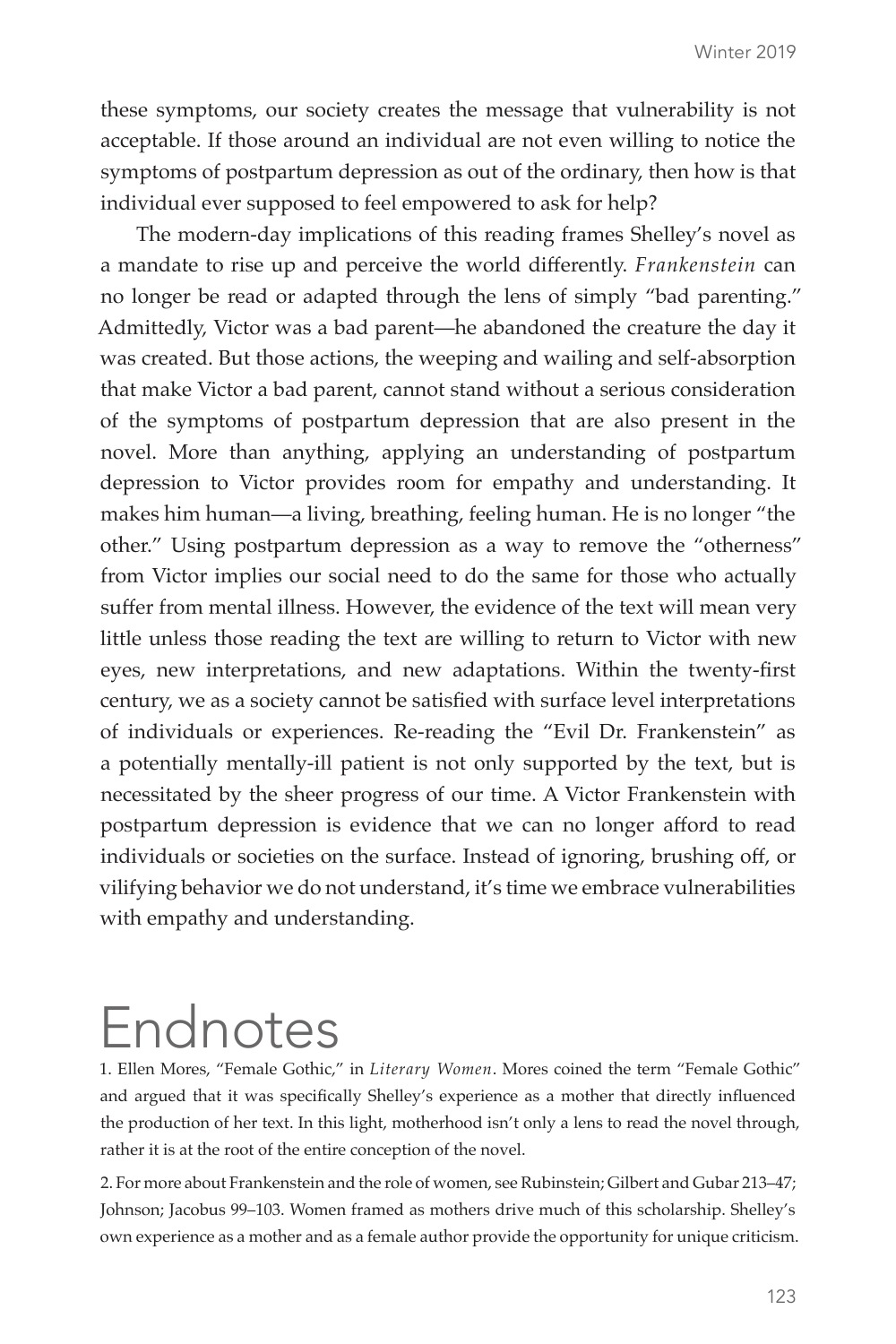#### Criterion

3. Most commonly, accusations concerning Victor as parent construe him in the role of a bad parent. For more scholarship on this topic see: Ashley Lall; Baysar Taniyna; Paul Sherwin; Debapriyn Goswami; Laura Claridge.

4. Classical understandings of health required a balance of the six non-naturals and the four humors of the body. When these elements were out of balance, it was believed to be impossible to maintain health. For more on the non-naturals see Institute of Historical research, Bloomsbury, London, Healthy living in Pre-Modern Europe, 2013.

5. Boswell sights various accounts of women giving birth to children who have various deformities or problems. The imaginative aspect of this process included women who frequently looked at paintings and subsequently transitioning those particular characteristics to the child. This included facial features, temperaments, skin and hair color, and personalitie

6. "In ancient and medieval physiology and medicine: any of four fluids of the body (blood, phlegm, choler, and so-called melancholy or black bile) believed to determine, by their relative proportions and conditions, the state of health and the temperament of a person or animal." These were known as the cardinal humors of the body. For more, see Oxford English Dictionary "humor" 2.a. and 2.b.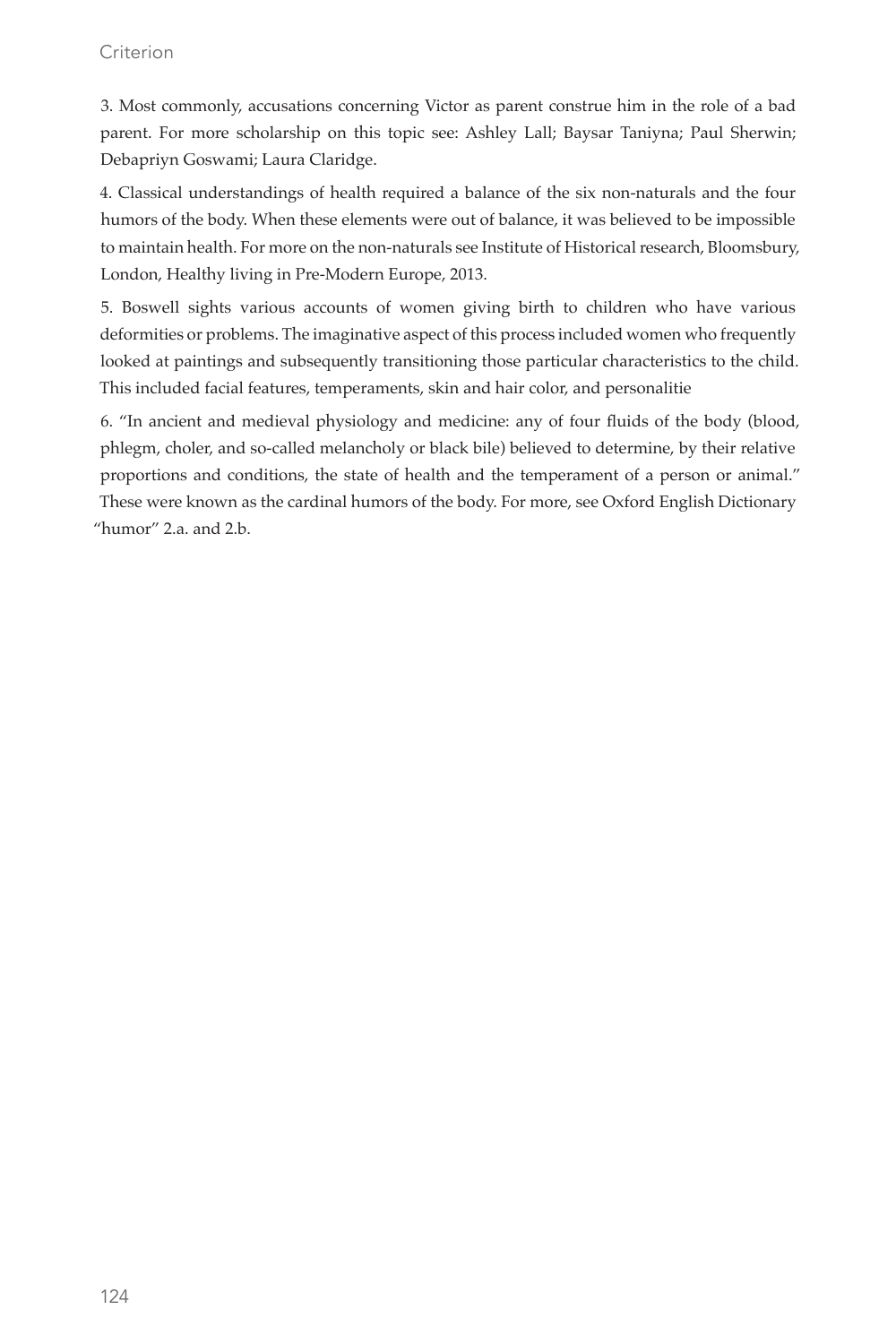## Works Cited

- Almond, B. R. "The Monster within: Mary Shelley's Frankenstein and a Patient's Fears of Childbirth and Mothering." *The International Journal Of Psycho-Analysis*, vol. 79 (Pt 4), 1998, pp. 775–86.
- Bewell, Alan. "An Issue of Monstrous Desire: Frankenstein and Obstetrics." *The Yale Journal of Criticism: Interpretation in the Humanities*, vol. 2, no. 1, 1988, pp. 105–28.
- Claridge, Laura P. "Parent-Child Tensions in Frankenstein: The Search for Communion." *Studies in the Novel*, vol. 17, 1985, pp. 14–26.
- Cox, J. L., et al. "Edinburgh Postnatal Depression Scale." *International Journal of Molecular Sciences*, vol. 16, 2015, pp. 27482–96.
- Gilbert, Sandra M., and Susan Gubar. *The Madwoman in the Attic: The Woman Writer and the Nineteenth-Century Literary Imagination*. New Haven, Yale UP, 1979.
- Goswami, Debapriya. "'Filthy Creation': The Problem of Parenting in Mary Shelley's Frankenstein." *Rupkatha Journal on Interdisciplinary Studies in Humanities*, vol. 10, no. 2, 2018, pp. 210–16.
- Goodson, A. C. "Frankenstein in the Age of Prozac." *Literature and Medicine*, vol. 15, no. 1, 1996, pp. 16–32.
- Hitchcock, Susan Tyler. *Frankenstein: A Cultural History*. New York, W. W. Norton and Company, 2007.
- Jacobus, Mary. Reading Woman: *Essays in Feminist Criticism*. Columbia UP, 1986.
- Johnson, Barbara. "My Monster / My Self." *Diacritics* 12:1, 1982, 1–2.
- Kohn, Eduardo. "Introduction," *How Forests Think: Toward an Anthropology Beyond the Human*. U of California P, 2013, pp.1–25.
- Lall, Ashley. "Like Father Like Son: Parental Absence and Identity Construction in Shelley's *Frankenstein*." 2013. Pace U, MA thesis.
- Meek, Heather. "Medical Men, Women of Letters, and Treatments for Eighteenth-Century Hysteria." *Journal of Medical Humanities*, vol. 34, no. 1, 2013, pp. 1–14.
- "Melancholy, n." *OED Online*. Oxford UP. Nov. 2018.
- Mores, Ellen. "Female Gothic." *Literary Women*, Doubleday, 1976, p. 92.
- "Postpartum Depression: Symptoms and Causes." *Mayo Clinic*, 29 November 2018, www.mayoclinic.org.
- Shelly, Mary. *Frankenstein: Or the Modern Prometheus*. edited by Leslie S. Klinger, W. W. Norton Company, 2017.
- Rubenstein, Marc A. "'My Accursed Origin': The Search for the Mother in Frankenstein." *Studies in Romanticism*, vol. 15, 1976, pp. 165–94.